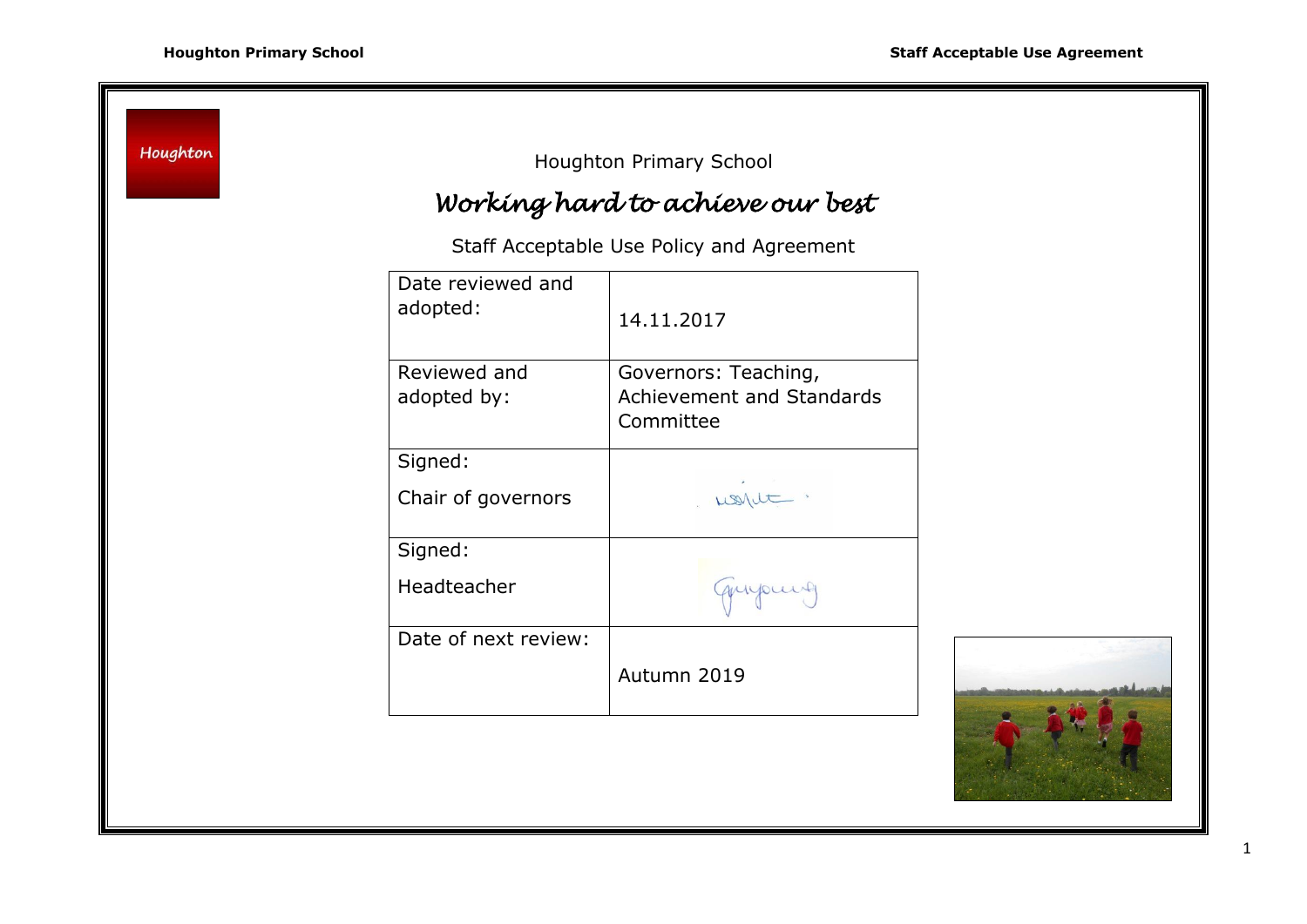**This policy covers the following aspects of e-Safety in relation to all school staff:**

- **Use of school based equipment**
- **Social Networking**
- **Managing digital content**
- **Email**
- **Mobile phones and devices**
- **Learning and teaching**

# **Use of school based equipment**

When using the school's ICT equipment and other information systems, I have understood and will comply with the following statements

- Access to any school laptop/netbook in my possession will be restricted through the use of an individual username and password, which I will keep secure. I will ensure that I log out after each session and never allow other users to access the internet or my files through my username and password. I will report any suspicion, or evidence that there has been a breach of my personal security in relation to access to the internet or ICT systems, to the e-safety coordinator.
- I will ensure that I use a suitably complex password for access to the internet and ICT systems.
- I will not share my passwords.
- I will seek consent from the e-safety coordinator/ ICT technician or headteacher prior to the use of any new technologies (hardware, software, cloud-based services) within school.
- I will not search for, download, upload store or forward any content that is illegal, indecent or that could be considered offensive by another user. If I encounter any such material I will report it immediately to the esafety coordinator/ Headteacher.
- I will take a professional and proactive approach to assessing the effectiveness of the internet content-filtering platform in relation to the educational content that can be viewed by the pupils in my care.
- I will not attempt to bypass any filtering and/or security systems put in place by the school. If I suspect a computer or system has been damaged or affected by a virus or other malware, I will report this to the e-safety coordinator/ ICT technician.
- I understand my personal responsibilities in relation to the [Data](https://www.gov.uk/data-protection/the-data-protection-act)  [Protection Act](https://www.gov.uk/data-protection/the-data-protection-act) and the privacy and disclosure of personal and sensitive confidential information.
- I will take reasonable precautions to ensure that any devices (laptops, tablets, cameras, removable media or phones) are stored in a secure manner when taken off site (car / home/ other location). Devices will not be stored in a car overnight or left in sight when not in use, e.g. by an open window or on the back seat of a car.
- I will ensure that any personal or sensitive information taken off site will be situated on a school-owned device with appropriate technical controls such as encryption/ password protection deployed.
- Any information asset, which I create from other information systems, which could be deemed as personal or sensitive will be stored on the school network and access controlled in a suitable manner in accordance with the school data protection controls. (For example spread sheets/other documents created from information located within the school information management system).
- I will not download or install any software from the internet or from any other media which may compromise the school network or information situated on it without prior authorisation from the network manager/ headteacher.
- I understand that the use of computer systems without permission or for inappropriate purposes could constitute a criminal offence under the [Computer Misuse Act 1990](http://www.cps.gov.uk/legal/a_to_c/computer_misuse_act_1990/) and breaches will be reported to the appropriate authorities.
- I understand that my files, communications and internet activity may be monitored and checked at all times to protect my own and others' safety, and action may be taken if deemed necessary to safeguard me or others.

# **Social Networking**

- I must not talk about my professional role in any capacity when using personal social media such as Facebook, Twitter and YouTube or any other online publishing websites.
- I must not use social media tools to communicate with current or former pupils under the age of 18 or any child other than close family members or friends.
- I will not disclose any personal contact details such as personal email addresses, phone numbers or social networking details to pupils.
- I will not use any social media tools to communicate with parents unless approved in writing by the Head Teacher.
- I will set and maintain my profile on social networking sites to maximum privacy and give access to known friends only.

# **Houghton Primary School Staff Acceptable Use Agreement**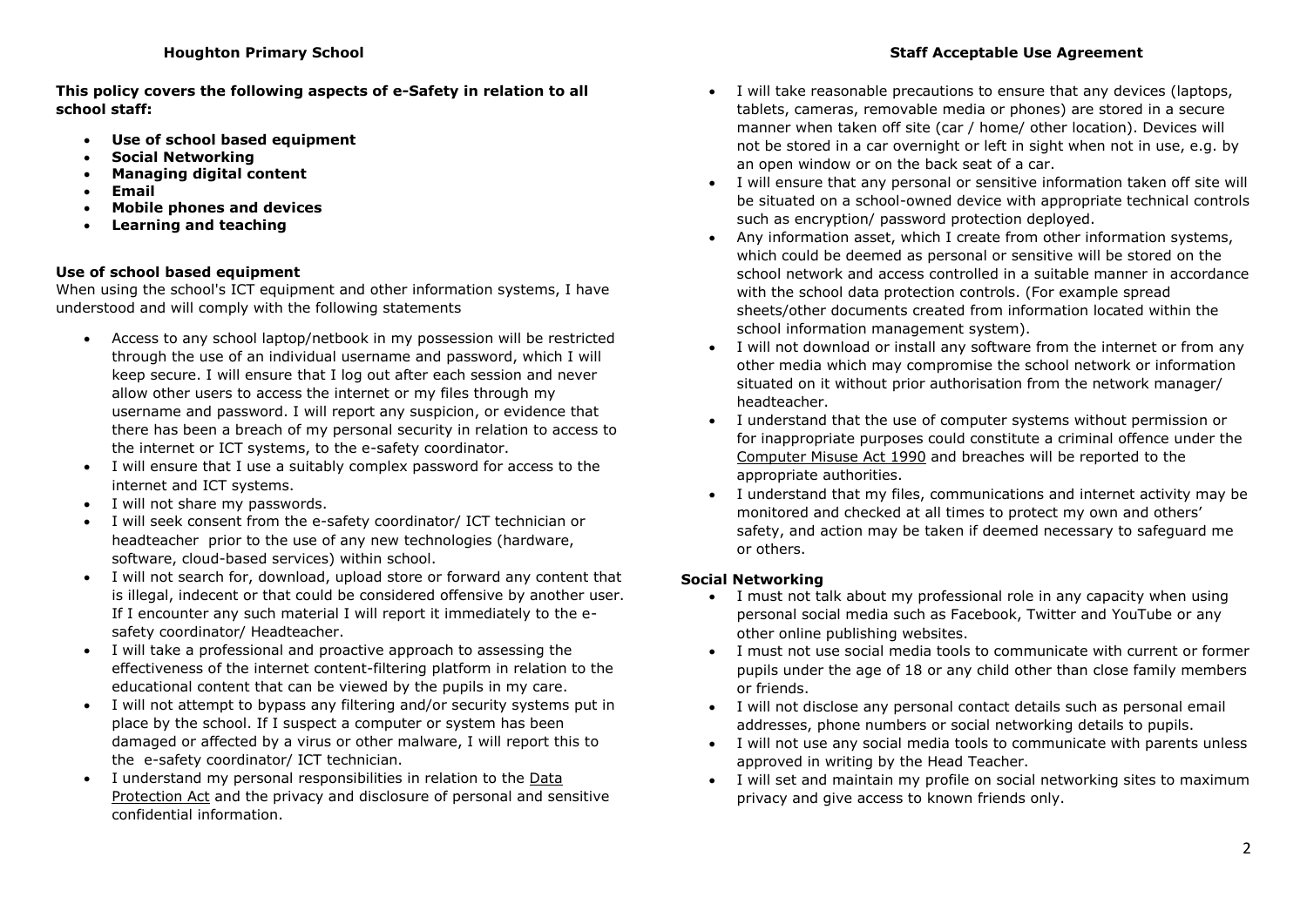- If I experience any derogatory or slanderous comments relating to the school, colleagues or my professional status, I will take screenshots for evidence and escalate to the e-safety coordinator.
- I am aware that I am responsible for my comments online and that these may be read by parents, pupils, colleagues and the general public for a long time. I must not post anything which could damage my reputation or the reputation of the school.
- I understand that the school Facebook page has two administrators (headteacher and deputy head). If I wish to share anything on the page I will liaise with one of the administrators. If I comment on any post on the page I will do so carefully ensuring that comments cannot be misunderstood or taken out of context on this public page.
- I understand that the school has a staff Facebook group which has high security settings (secret group status) and can only be used by members of the school staff. The Facebook group is open to all members of staff but is not compulsory. Its purpose is to share news and information and to celebrate achievements. It is not to be used to share information about any child or their family. Care must be taken when writing posts and comments to ensure that no upset or offence is caused.

## **Managing digital content**

- I will demonstrate professional, safe and responsible behaviour when creating, using and storing digital images, video and sound within school.
- I will only use school equipment to create digital images, video and sound. Digital images, video and sound will not be taken without the permission of participants; images and video will be of appropriate activities and participants will be in appropriate dress. No resources will be published online without the permission of the staff and pupils involved.
- Under no circumstances will I use any personally-owned equipment for video, sound or images without prior consent from a member of the Senior Leadership Team.
- When searching for images, video or sound clips, I will ensure that I or any pupils in my care are not in breach of any [copyright licencing.](http://schools.cla.co.uk/)
- I will ensure that any images, videos or sound clips of pupils are stored on the school network and never transferred to personally-owned equipment.
- I will ensure that any images taken on school-owned devices will be transferred to the school server and deleted as soon as possible from the memory card.
- I will model safe and responsible behaviour in the creation and publishing of online content within the school website and Facebook account. In addition to this I will encourage colleagues and pupils to adopt similar safe behaviour in their personal use of blogs, wikis and online publishing sites.
- I will not use pupil names with photographs and will adhere to the guidance within section 16 of the Code of conduct for all adults in relation to the use and taking of photographs.

### **Email**

- I will use my school email address for all correspondence with staff, parents or other agencies and I understand that any use of the school email system will be monitored and checked. I will under no circumstances use my private email account for any school-related business.
- Communication between staff or members of the wider school community should be professional and related to school matters only.
- I will ensure that any posts made on websites or via electronic communication, by either myself or the pupils in my care, will not damage the reputation of my school.
- I will take care in opening any attachments sent by email. I will only open emails and associated attachments from trusted senders.
- Emails sent to external organisations will be written carefully and if necessary authorised before sending to protect myself. As and when I feel it necessary, I will carbon copy (cc) the head teacher or another suitable member of staff into the email.
- I will ensure that I manage my email account, delete unwanted emails and file those I need to keep in subject folders.
- I will access my school email account on a regular basis to ensure that I respond in a timely manner to communications that require my attention.

### **Mobile phones and devices**

- I will ensure that my mobile phone and any other personally-owned device is switched off or switched to 'silent' mode during school hours.
- Bluetooth communication should be 'hidden' or switched off and mobile phones or devices will not be used during teaching periods unless permission has been granted by a member of the Senior Leadership Team in emergency circumstances.

## **Houghton Primary School Staff Acceptable Use Agreement**